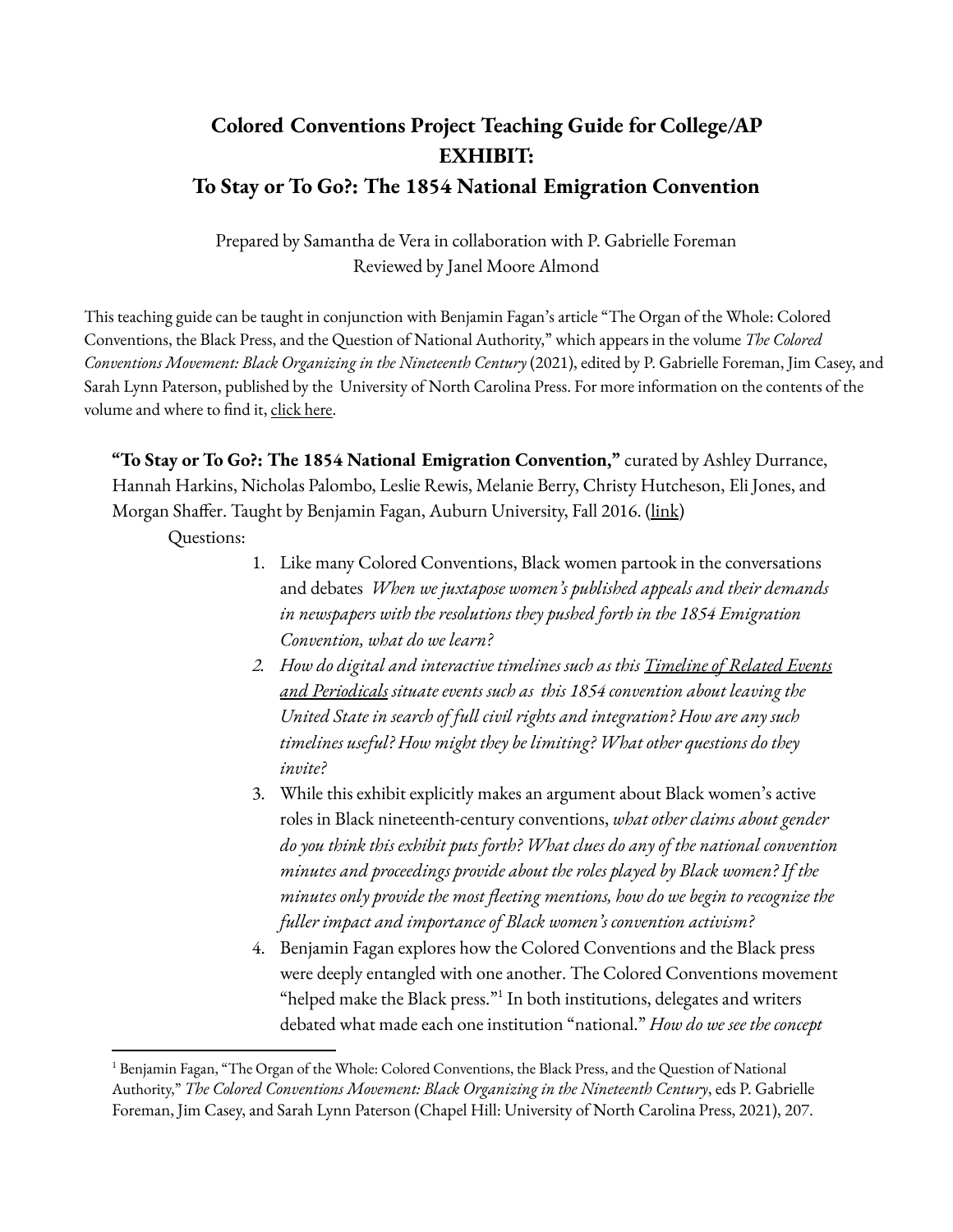## Colored Conventions Project 2020-21 **Teaching Guide for College/AP - To Stay or To Go?**

*of "nation" and notions of a Black national community permeate the Convention movement? How do the figures in this exhibit define the idea of "nation?" Why does "nation" appear in quotes? Who offers these competing definitions, and on what grounds/in what settings and mediums do they make their claims?*

- 5. When we look at the Black conventions and early Black press, we see some of the 19th century's most dynamic speakers, organizers, and newspaper editors, such as Frederick Douglass, Charles Bennett Ray, and James McCune Smith. *If we follow their words, speeches, and collective organizing efforts across both arenas, what can we learn about how they made their claims to speak on behalf of larger Black communities/collectives?*
- 6. CLASS ACTIVITY: If your class were to create/hold a convention today, what issues would be its focus? Write a convention call that outlines the convention's objectives, urgent issues at hand, and the active measures delegates and attendees would need to consider, discuss, and plan. Write a comprehensive call and brief version of it (see examples <u>[here](https://omeka.coloredconventions.org/items/show/596)</u> and <u>here</u>). Prepare to address the following questions:
	- a. How would your convention be organized?
	- b. What organizations and which leaders would be invited? Who are the non-famous people who would need to be there and from what communities/entities would they draw? Consider how an [unprecedented](https://coloredconventions.org/emigration-debate/women-involvement/women-delegates/) number of Black women [participated](https://coloredconventions.org/emigration-debate/women-involvement/women-delegates/) in the 1854 Emigration Convention and how their presence informed the issues that were discussed and the resolutions that were passed.
	- c. What objectives do you think most attendees would agree on?
	- d. What major differences in approaches do you think delegates might have?
	- e. How do you think it would be covered by the press?

This teaching guide was created by Samantha de Vera in collaboration with P. Gabrielle Foreman.

## Suggested Readings:

Ernest, John. *A Nation within a Nation: Organizing African-American Communities before the Civil War.* Chicago: Ivan R. Dee, 2011.

\_\_\_\_\_\_\_\_\_

- Fagan, Benjamin. *The Black Newspaper and the Chosen Nation*. Athens: University of Georgia Press, 2016.
- Glaude Jr., Eddie S., *Exodus! Religions, Race, and Nation in Early Nineteenth-Century Black America*. Chicago: University of Chicago Press, 2000.
- Hahn, Steven. *A Nation Under Our Feet: Black Political Struggles in the Rural South from Slavery to the Great Migration*. Cambridge: Harvard University Press, 2003.
- Peterson, Carla L. *Doers of the Word: African-American Women Speakers and Writers in the North (1830-1880).* New York: Oxford University Press, 1995.